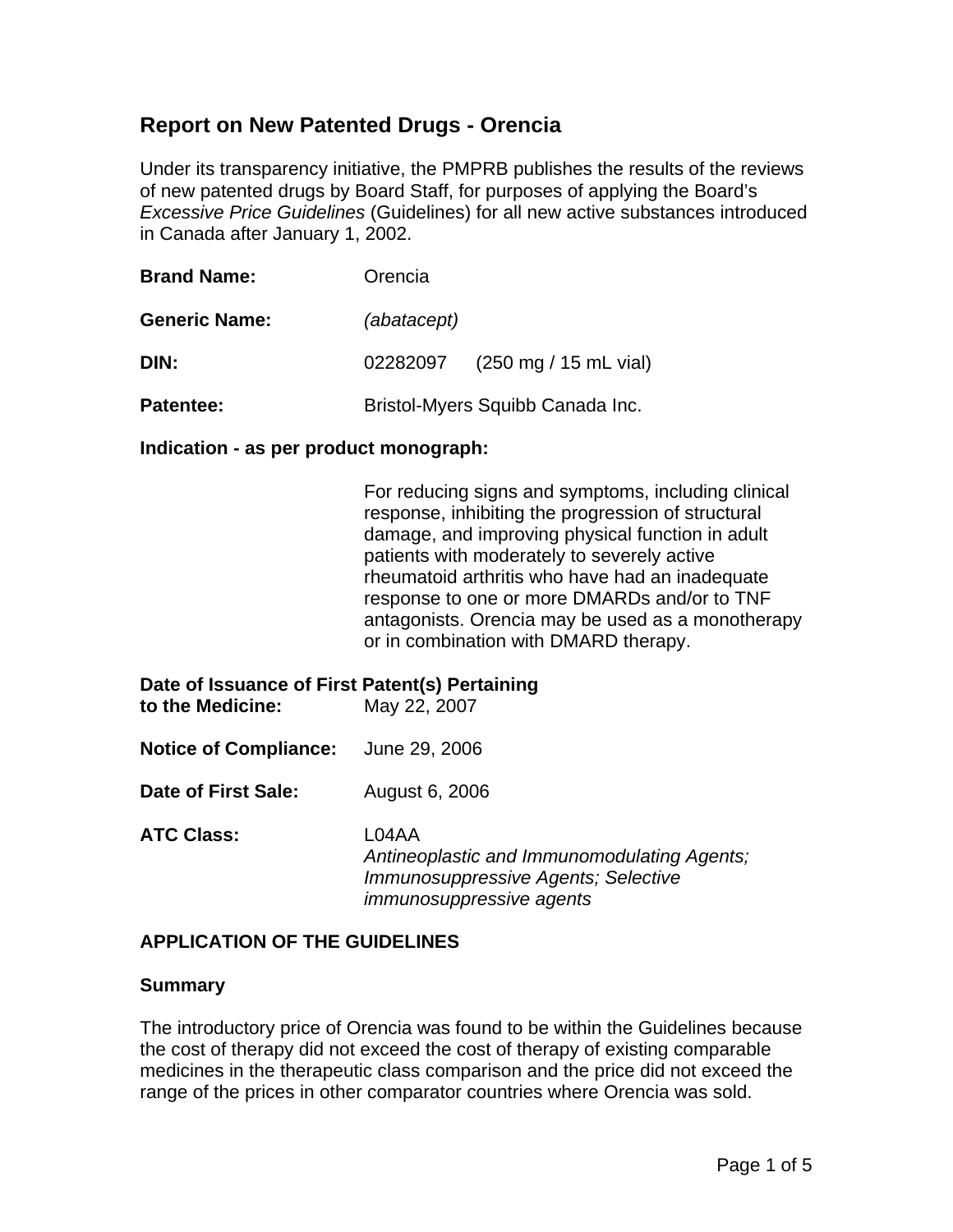## **Scientific Review**

Orencia is a new active substance and the PMPRB's Human Drug Advisory Panel (HDAP) recommended that Orencia be classified as a category 3 new medicine (provides moderate, little or therapeutic advantage over comparable medicines).

The Therapeutic Class Comparison (TCC) test of the Guidelines provides that the price of a category 3 new drug product cannot exceed the prices of other drugs that treat the same disease or condition. Comparators are generally selected from among existing drug products in the same  $4<sup>th</sup>$  level of the Anatomical Therapeutic Chemical (ATC) Classification System that are clinically equivalent in addressing the approved indication. See the PMPRB's *Compendium of Guidelines, Policies and Procedures* for a more complete description of the selection of the Guidelines and the policies on TCCs.

The HDAP recommended Enbrel (*etanercept*), Humira (*adalimumab*), Kineret (*anakinra*), and Remicade (*infliximab*) as the most appropriate comparators for Orencia. These products are in the same  $4<sup>th</sup>$  level as Orencia and are all biological agents that are indicated and used for the treatment of moderate to severe RA in patients who failed to respond to one or more synthetic disease modifying anti-rheumatic drugs.

The Guidelines provide that the dosage recommended for comparison purposes will normally not be higher than the maximum of the usual recommended dosage. Comparative dosage regimens for Orencia and the comparators are based on product monographs, guidelines and published clinical trials.

As the treatment of RA is considered a chronic situation, the HDAP recommended that the maintenance dosage regimen of Enbrel, Humira, Kineret, and Remicade be compared to the maintenance dosage regimen of Orencia. Since the dosing frequency of the comparators varies so widely (i.e., from daily dosing to once every 8 weeks as in the case of Remicade), the amount of respective drugs that needs to be administered during one year was recommended for the purpose of establishing the TCC.

### **Price Review**

Under the Guidelines, the introductory price of a category 3 new drug product will be presumed to be excessive if it exceeds the price of all of the comparable drug products, based in the TCC test, or if it exceeds the prices of the same medicine in the seven countries listed in the *Patented Medicines Regulations, 1994* (Regulations).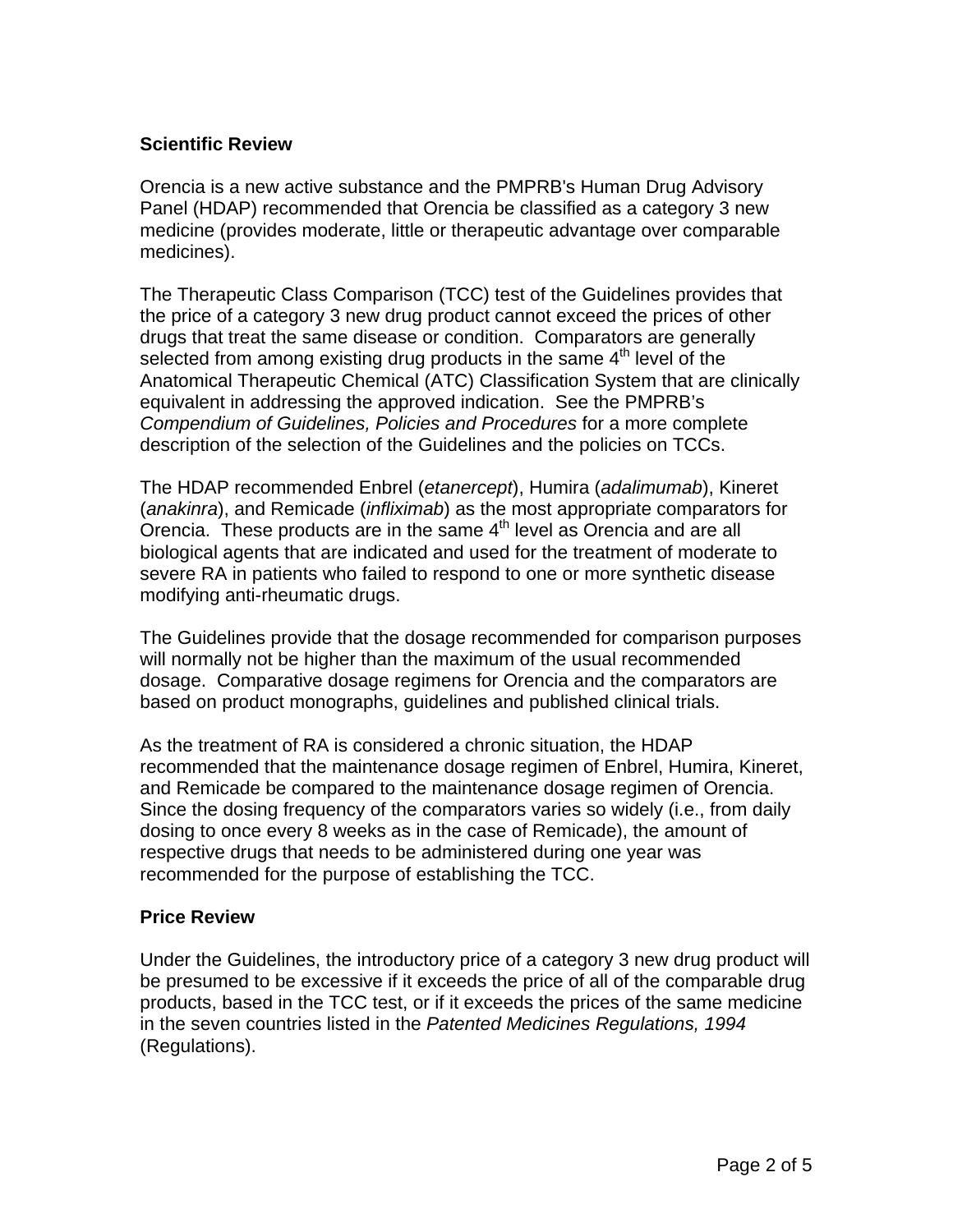The price of Orencia was within the Guidelines as the cost of treatment did not exceed the cost of treatment of the comparable medicines and did not exceed the range of the prices of the same medicine sold in the countries listed in the Regulations.

| <b>Brand Name</b><br>(Generic) | <b>Strength</b> | <b>Dosage Regimen</b><br>(per year) | <b>Unit Price</b>       | <b>Treatment Cost</b><br>(per year) |
|--------------------------------|-----------------|-------------------------------------|-------------------------|-------------------------------------|
| Orencia<br>(abatacept)         | 250 mg/vial     | 39 vials                            | \$548.3300 <sup>1</sup> | \$21,384.8700                       |
| Enbrel<br>(etanercept)         | 25 mg/vial      | 104 vials                           | $$165.0000^3$           | \$17,160.0000                       |
| <b>Humira</b><br>(adalimumab)  | 40 mg/vial      | 26 vials                            | \$660.00003             | \$17,160.0000                       |
| Kineret<br>(anakinra)          | 100 mg/syringe  | 365 syringes                        | $$43.3100^2$            | \$15,808.1500                       |
| Remicade<br>(infliximab)       | 100 mg/vial     | 22.75 vials                         | $$940.0000^3$           | \$21,385.0000                       |

**Introductory Period (August to December 2006)** 

**Sources:** 

(1) Publicly available price as per the *Regulations.*

(2) Association québécoise des pharmaciens propriétaires, Février 2006.

(3) Liste de médicaments du Québec, Régie de l'assurance médicaments du Québec, Février 2006.

In 2006, Orencia was being sold in two countries listed in the Regulations, namely Sweden and the United States. The price of Orencia in Canada was the lowest of those countries.

*Where comparators and dosage regimens are referred to in the Summary Reports, they have been selected by the HDAP for the purpose of carrying out the PMPRB's regulatory mandate, which is to review the prices of patented medicines sold in Canada to ensure that such prices are not excessive. The publication of these reports is also part of the PMPRB's commitment to make its price review process more transparent.* 

*The information contained in the PMPRB's Summary Reports should not be relied upon for any purpose other than its stated purpose and is not to be interpreted as an*  endorsement, recommendation or approval of any drug nor is it intended to be relied *upon as a substitute for seeking appropriate advice from a qualified health care practitioner.* 

# **References – Orencia**

1. Allison C. Abatacept as add-on therapy for rheumatoid arthritis [Issues in emerging health technologies issue 73]. Ottawa: Canadian Coordinating Office for Health Technology Assessment; 2005.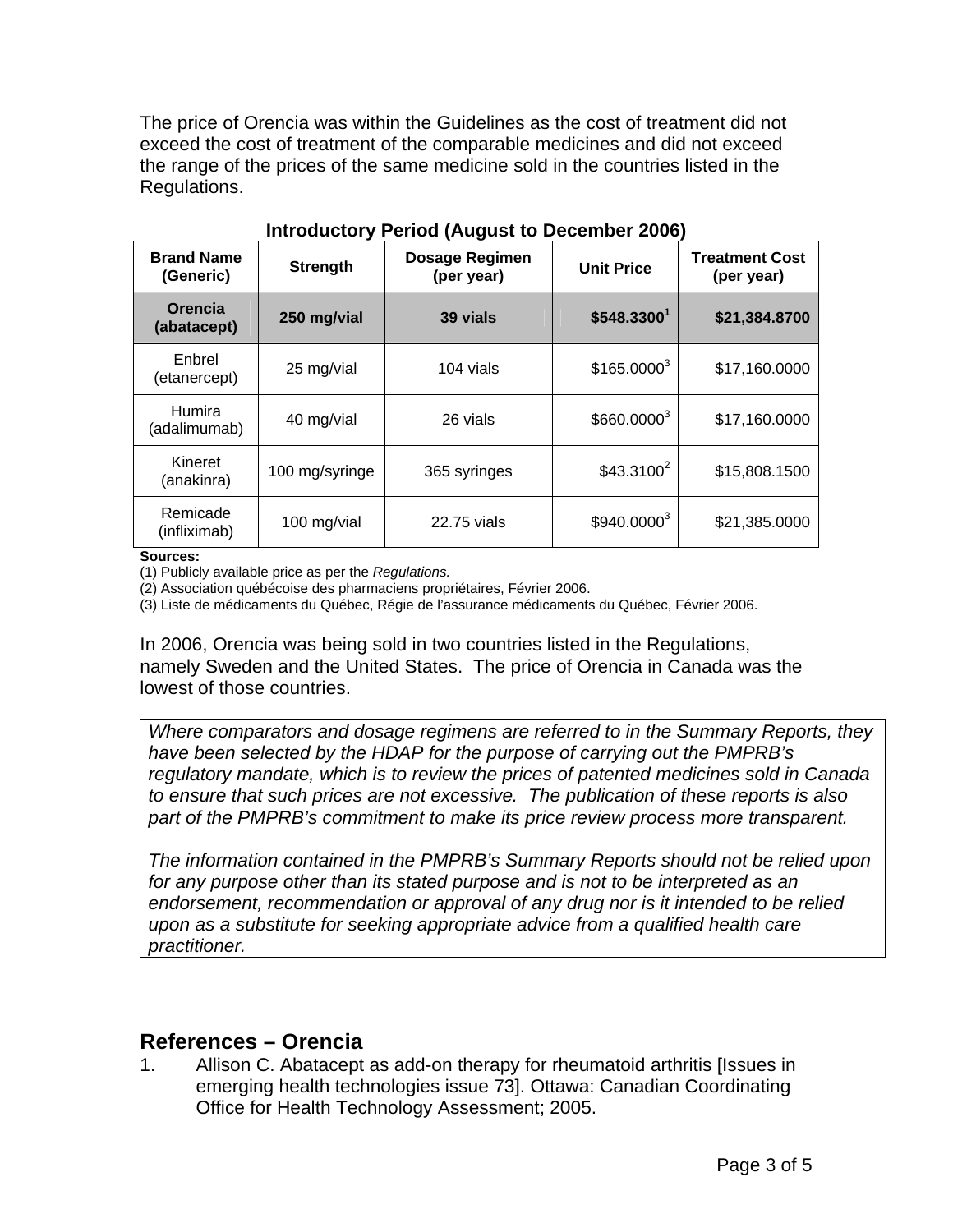- 2. American College of Rheumatology Subcommittee on Rheumatoid Arthritis. Guidelines for the management of rheumatoid arthritis – 2002 update. Arth Rheum 2002;46(2):328-46.
- 3. Cron RQ. A signal achievement in the treatment of arthritis. Arth Rheum 2005;52(8):2229-32.
- 4. Genovese MC, Becker JC, Schiff M, *et al*. Abatacept for rheumatoid arthritis refractory to tumor necrosis factor alfa inhibition. N Engl J Med 2005;353:1114-23. Erratum in: N Engl J Med 2005;353:21;2311.
- 5. Kremer JM. Selective costimulation modulators: A novel approach for the treatment of rheumatoid arthritis. J Clin Rheumatol 2004;11:S55-62.
- 6. Kremer JM, Dougados M, Emery P, *et al.* Treatment of rheumatoid arthritis with the selective costimulation modulator abatacept. Arth Rheum 2005;52(8):2263-71. Erratum: Arth Rheum 2005;52:3321.
- 7. Kremer J, Shergy W, Tindall E, *et al*. Sustained clinical efficacy demonstrated by the selective co-stimulation modulator abatacept (CTLA4Ig) in combination with methotrexate at 1 year in rheumatoid arthritis patients with an inadequate response to methotrexate.
- 8. Kremer JM, Westhovens R, Leon M, *et al*. Treatment of rheumatoid arthritis by selective inhibition of T-cell activation with fusion protein CTLA4Ig. N Engl J Med 2003;349:1907-15.
- 9. Mariette X. Emerging biological therapies in rheumatoid arthritis. Joint Bone Spine 2004;71:470-4.
- 10. Moreland LW, Alten R, Filip Van den Bosch, *et al.* Costimulatory blockade in patients with rheumatoid arthritis. Arth Rheum 2002;46(6):1470-9.
- 11. National Institute for Health and Clinical Excellence. Proposed Health Technology Appraisal. Abatacept for the Treatment of Refractory Rheumatoid Arthritis. Provisional Matrix of consultees and commentators.
- 12. News Announcement. New 50 mg/mL Prefilled Syringe for Enbrel Now Available. Wyeth Canada. Montreal, Canada. 2006.
- 13. Olsen Nancy and Stein Michael. New drugs for rheumatoid arthritis. N Engl J Med. 350(21)2004; 2167-2179.